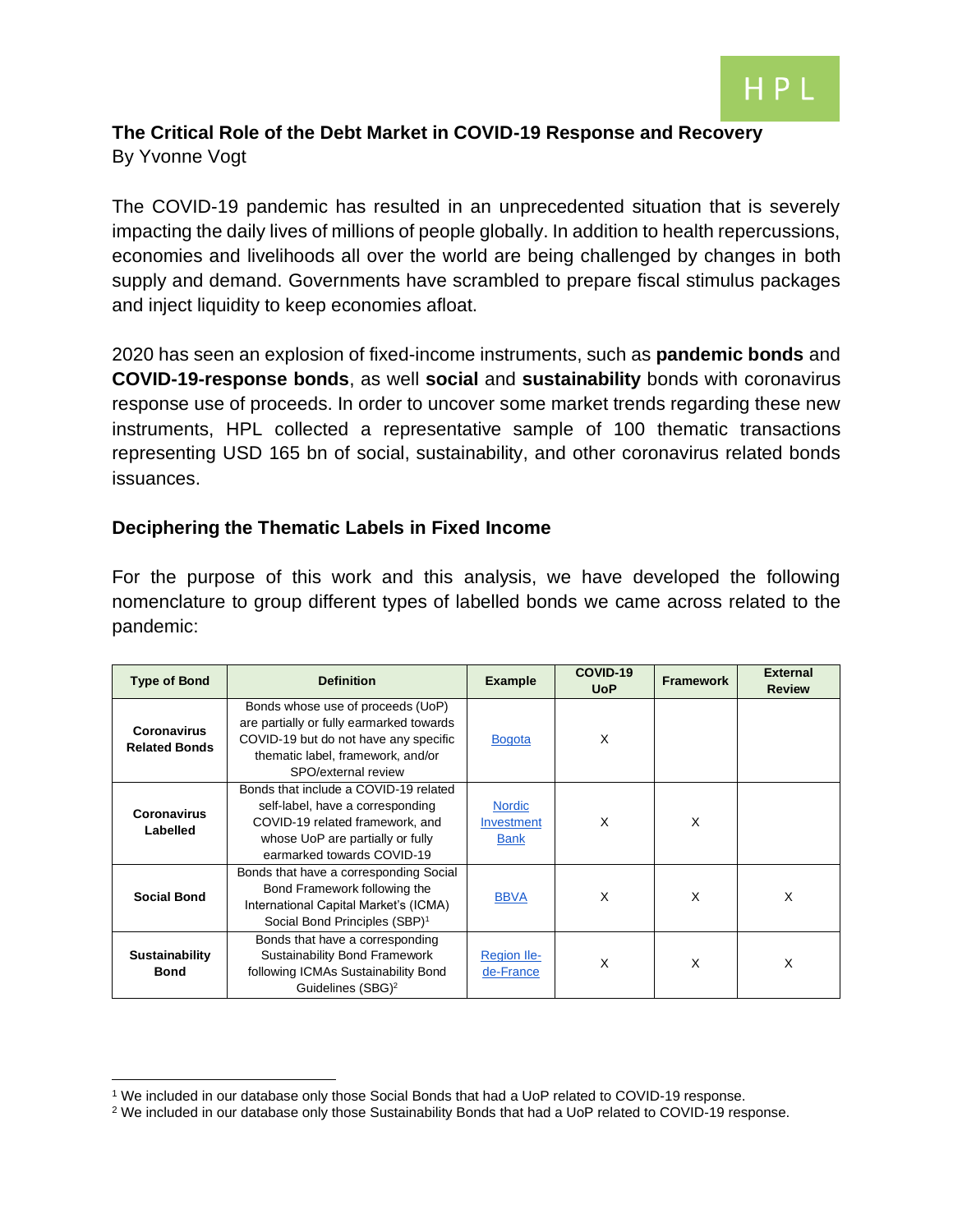# HP.

A few issuers at the start of the pandemic came to market with COVID-19 bonds. This was the case of [BPI France's Covid-19 Response](https://cib.bnpparibas.com/sustain/bpifrance-launches-france-s-inaugural-covid-19-response-bond_a-3-3493.html)  [Bond,](https://cib.bnpparibas.com/sustain/bpifrance-launches-france-s-inaugural-covid-19-response-bond_a-3-3493.html) [Getinge's Covid-19 Bond,](https://news.getinge.com/us/getinge-issues-sek-1-billion-covid-19-commercial-paper) and [Nordic Investment Bank's](https://www.nib.int/who_we_are/news_and_media/news_press_releases/3476/nib_issues_inaugural_response_bond)  [Response Bond,](https://www.nib.int/who_we_are/news_and_media/news_press_releases/3476/nib_issues_inaugural_response_bond) which we describe as "Coronavirus Labelled" Bonds. The issuers were clear to note in the bond documentation that these transactions were not aligned with the International Capital Markets Association (ICMA) principles



(therefore, they could not be denoted as Social Bonds) and that the transactions had not obtained an external review due to the urgency of financing needs. We differentiate these issuers from the "Coronavirus-Related" Bonds because those issuers, although they specify that the use of proceeds of the bonds went to pandemic response and recovery, did not create a specific framework for the transaction nor use a COVID-19-related label in their marketing. From the sample we collected, the most used label (by volume) has been Social (42%) followed by Coronavirus-Related (33%), Sustainability (23%) and Coronavirus Labelled (2%).

#### **Sustainable Finance Community Provides Guidelines for Issuers**

Since the start of the crisis, the sustainable finance community was quick to provide issuers with guidance on best practice for these types of instruments. On March 31<sup>st</sup>, 2020, the ICMA published a ["COVID-19 Market Updates: Sustainable Finance"](https://www.icmagroup.org/Regulatory-Policy-and-Market-Practice/covid-19-market-updates/covid-19-market-updates-sustainable-finance/) page, which provides some of the earliest guidance documents on these types of bonds, such as a [COVID Bonds FAQ](https://www.icmagroup.org/assets/documents/Regulatory/Green-Bonds/Social-Bonds-Covid-QA310320.pdf) and the IFC's illustrative [case study](https://www.icmagroup.org/assets/documents/Regulatory/Green-Bonds/SB-COVID-Case-Study-Final-30Mar2020-310320.pdf) of eligible use of proceeds for Social Bonds with COVID-19 use of proceeds. The page is continuously updated with new transactions and serves as informative resource for issuers. Sustainalytics, an external review provider, followed soon after, publishing on April 8<sup>th</sup> a guidance document entitled ["COVID-19 related use of proceeds in Sustainalytics' Taxonomy".](https://www.sustainalytics.com/sustainable-finance/2020/04/07/covid-19_social_bonds/) In May, we even saw a large pension fund, [APG,](https://apg.nl/en/publication/apg-develops-guidance-for-covid-19-response-bonds/) publish a guidance from the investor's perspective for COVID-19 response bonds.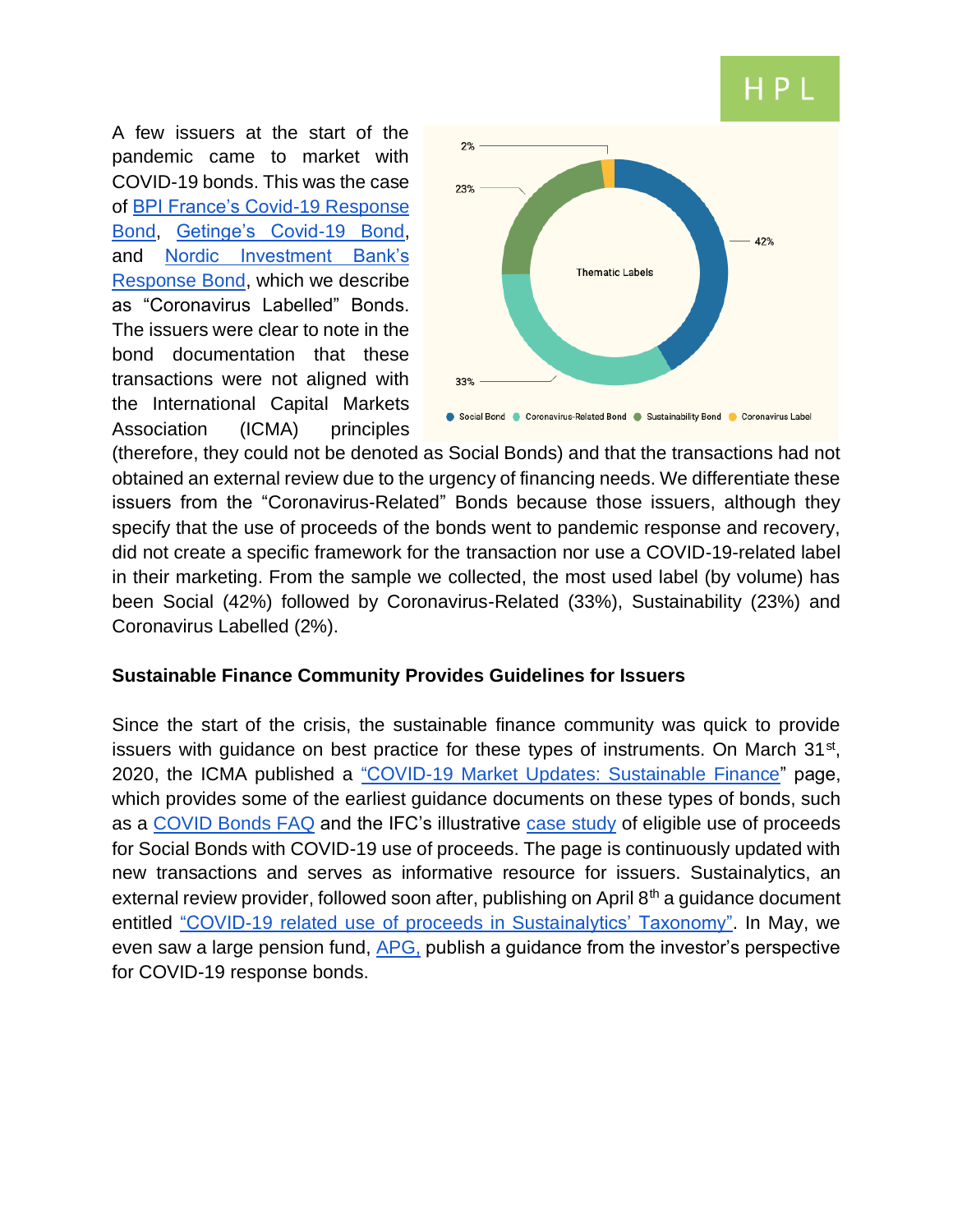

#### **DFIs Paved the Way to a Diversification of Issuers**

Development Finance Institutions (DFIs) pioneered the wave of coronavirus bonds, with transactions such as: China Development Bank's [\(CDB\) CNY 13.5 bn](http://www.cdb.com.cn/English/xwzx_715/khdt/202004/t20200402_7262.html) (USD 1.9 bn) bond financing epidemic prevention and control; [International Finance](https://ifcextapps.ifc.org/ifcext/pressroom/ifcpressroom.nsf/0/CCCB1EAC6F61E32C8525852E0068124B?OpenDocument)  [Corporation \(IFC\) USD 1 bn Social](https://ifcextapps.ifc.org/ifcext/pressroom/ifcpressroom.nsf/0/CCCB1EAC6F61E32C8525852E0068124B?OpenDocument)  [Bond,](https://ifcextapps.ifc.org/ifcext/pressroom/ifcpressroom.nsf/0/CCCB1EAC6F61E32C8525852E0068124B?OpenDocument) and [African Development](https://www.afdb.org/en/news-and-events/press-releases/african-development-bank-launches-record-breaking-3-billion-fight-covid-19-social-bond-34982)  [Bank's USD 3 bn "Fight Covid-19"](https://www.afdb.org/en/news-and-events/press-releases/african-development-bank-launches-record-breaking-3-billion-fight-covid-19-social-bond-34982)  [Social Bond.](https://www.afdb.org/en/news-and-events/press-releases/african-development-bank-launches-record-breaking-3-billion-fight-covid-19-social-bond-34982) Since then, we have seen a diversification of the market, with additional development banks, corporates, sovereigns, financial institutions (FIs), and others entering



the market with labeled bonds. In our representative sample, DFI's make up the largest percentage of issuers (43% based on volume), followed by sovereign and sub-sovereigns (38%), FIs (11%), and corporates and others making up the remaining 7%.

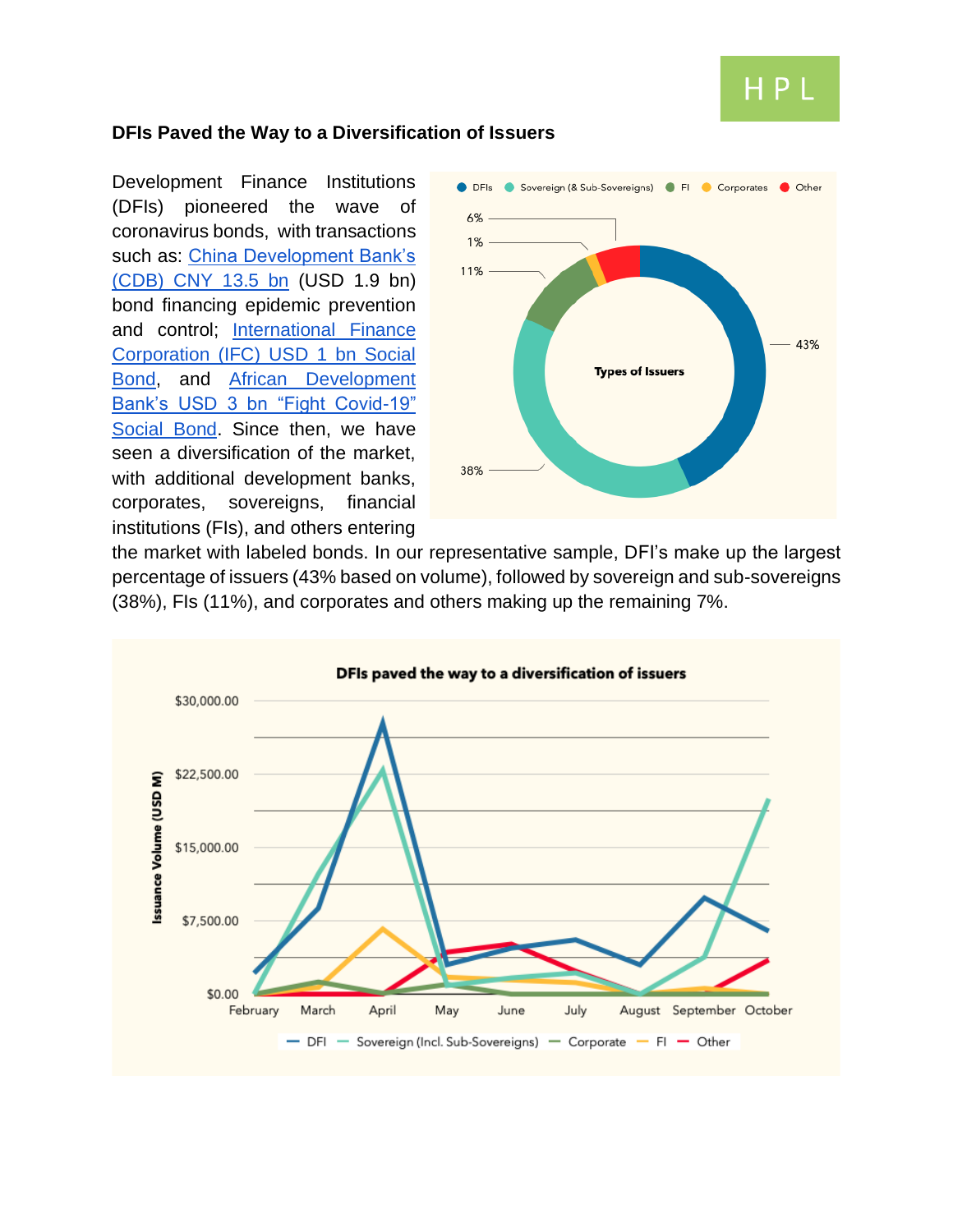

#### **Zooming into the Latin America and the Caribbean (LAC) Market**

We identified USD 29 bn of thematic bond issuance focused on COVID-19 relief and recovery in LAC. DFIs and Sovereigns were the first to issue bonds to finance pandemic relief.

Following its announcement that it would make up to USD 12 bn available to countries requesting support for the COVID-19 pandemic and its consequences, the [Inter-American](https://www.iadb.org/en/news/idb-launches-2-billion-0875-5-year-fixed-rate-sdb-global-benchmark)  Development Bank (IADB) [applied their Sustainable Development Bond framework in](https://www.iadb.org/en/news/idb-launches-2-billion-0875-5-year-fixed-rate-sdb-global-benchmark)  [order to finance COVID-19 relief.](https://www.iadb.org/en/news/idb-launches-2-billion-0875-5-year-fixed-rate-sdb-global-benchmark) To date, the development organization has placed over USD 10 bn in sustainability bonds. The [IDB Invest also issued a USD 1 bn bond](https://www.idbinvest.org/en/news-media/idb-invest-launches-its-largest-usd-benchmark-bond-strengthen-support-covid-19-response) in April and an [AUD 140 M bond](https://www.idbinvest.org/es/medios-y-prensa/bid-invest-lanza-su-primer-bono-en-dolares-australianos-para-apoyar-su-respuesta-al-covid) in October to support the development banks coronavirus response. In May, the [Corporación Andina de Fomento \(CAF\) sold EUR](https://www.globalcapital.com/article/b1ltdv1mscgdjr/caf-tightens-euro-five-year-after-accelerating-social-bond-framework) 770 M social bonds to fund its response to the COVID-19 pandemic.

The [Republic of Guatemala](https://www.latinfinance.com/daily-briefs/2020/4/22/guatemala-stuffs-order-books-in-bond-return) was the first Sovereign in LAC to inaugurate the wave of COVID-19-related bond issuances, with a USD 1.2 bn Social Bond in April. Since then, we have seen issuances from [Mexico,](https://www.infobae.com/america/mexico/2020/04/23/mexico-realizo-la-colocacion-de-bonos-mas-grande-de-su-historia-por-usd-6000-millones/) [Paraguay,](https://www.latinfinance.com/daily-briefs/2020/4/24/paraguay-comes-to-bond-market-for-coronavirus-funding) the [Dominican Republic,](https://www.hacienda.gob.do/gobierno-logra-historica-emision-de-bonos-soberanos-por-3800-millones-de-dolares/) the [city of](https://www.latinfinance.com/daily-briefs/2020/5/22/bogot%C3%A1-raises-159-mln-in-local-bond-market)  [Bogota,](https://www.latinfinance.com/daily-briefs/2020/5/22/bogot%C3%A1-raises-159-mln-in-local-bond-market) and the [Republic of El Salvador.](https://www.latinfinance.com/daily-briefs/2020/7/9/el-salvador-sells-cross-border-bonds-for-coronavirus-funding) HPL in collaboration with the IADB, has supported the [Ministry of Chile to develop their Sustainability Bond Framework,](https://www.hacienda.cl/noticias-y-eventos/noticias/ministerio-de-hacienda-publica-su-primer-marco-de-bonos-sostenibles-) in order to include their social programs and COVID-19 response, which paves the way for a future social or sustainability issuance by the Republic of Chile.

Since then, there has been a diversification of issuers, such as Colombian mortgage lender, [La Hipotecaria, who issued a COP 52 bn](https://www.idbinvest.org/en/news-media/idb-invest-supports-social-and-priority-housing-through-structuring-first-social-bond) (USD 15 M) social bond used to finance social interest housing, and up to 5% of the proceeds will cover reductions in their cash flow as a result of payment deferments from its clients as a result of the COVID-19 pandemic. Most recently, [Banco ABC](https://idbinvest.org/en/news-media/idb-invest-and-banco-abc-join-forces-issue-first-social-bond-brazil) in Brazil issued the country's first Social Bond for R\$ 525 M (USD 100 M) to support the bank's portfolio of medium-sized companies and the health sector.